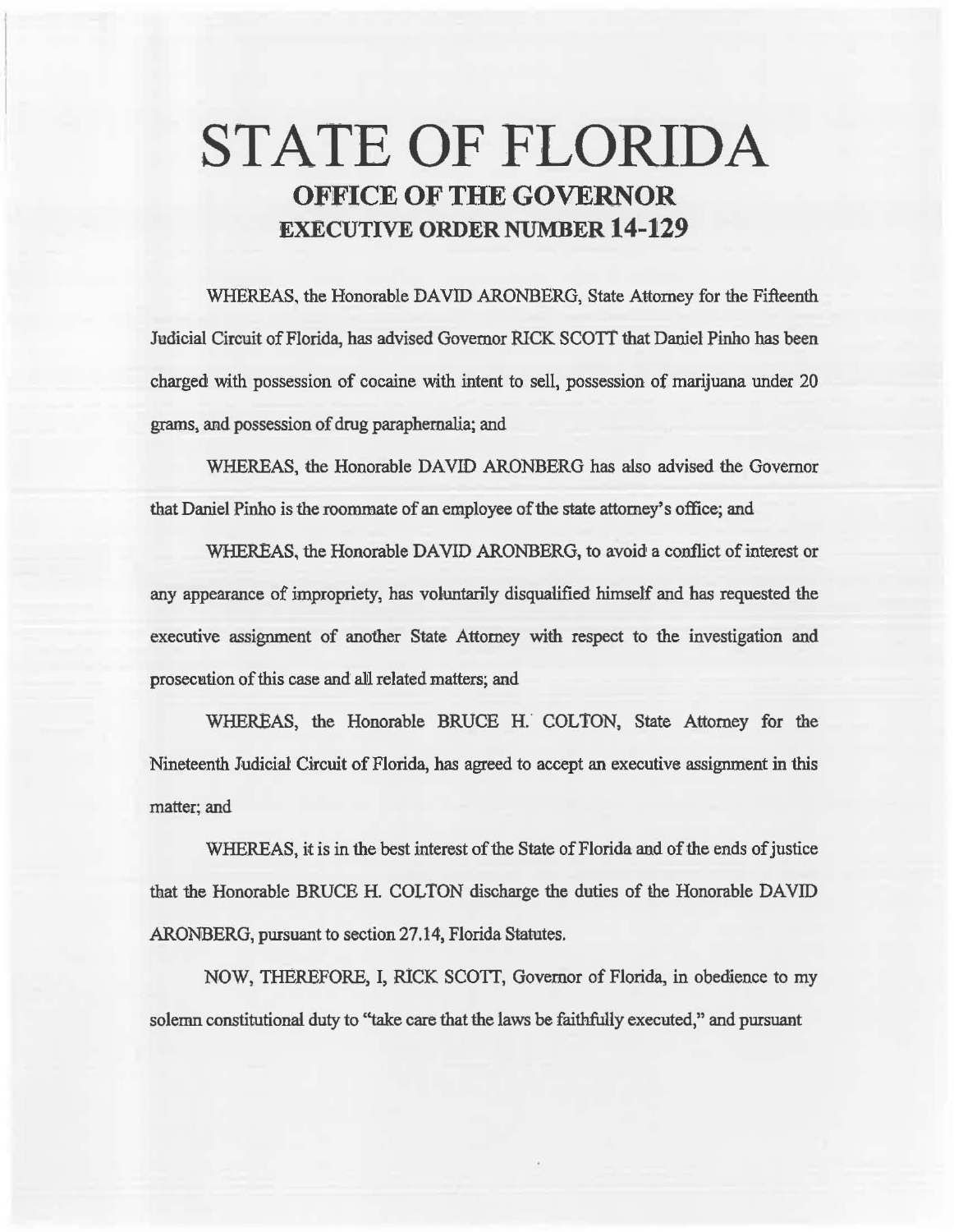to the Constitution and laws of the State of Florida, issue the following Executive Order, effective immediately:

# Section 1.

The Honorable BRUCE H. COLTON, State Attorney for the Nineteenth Judicial Circuit of Florida, referred to as the "Assigned State Attorney," is assigned to discharge the duties of the Honorable DAVID ARONBERG, State Attorney for the Fifteenth Judicial Circuit of Florida, as they relate to the investigation, prosecution and all matters related to Daniel Pinho.

# Section 2.

The Assigned State Attorney or one or more Assistant State Attomeys and Investigators, who have been designated by the Assigned State Attorney, shall proceed immediately to the Fifteenth Judicial: Circuit of Florida, and are vested with the authority to perfonn the duties prescribed herein.

## Section 3.

All residents of the Fifteenth Judicial Circuit are requested, and all public officials are directed, to cooperate and render whatever assistance is necessary to the Assigned State Attorney, so that justice may be served.

#### Section 4.

The period of this Executive Assignment shall be for one (1) year, to and including April 11, 2015.